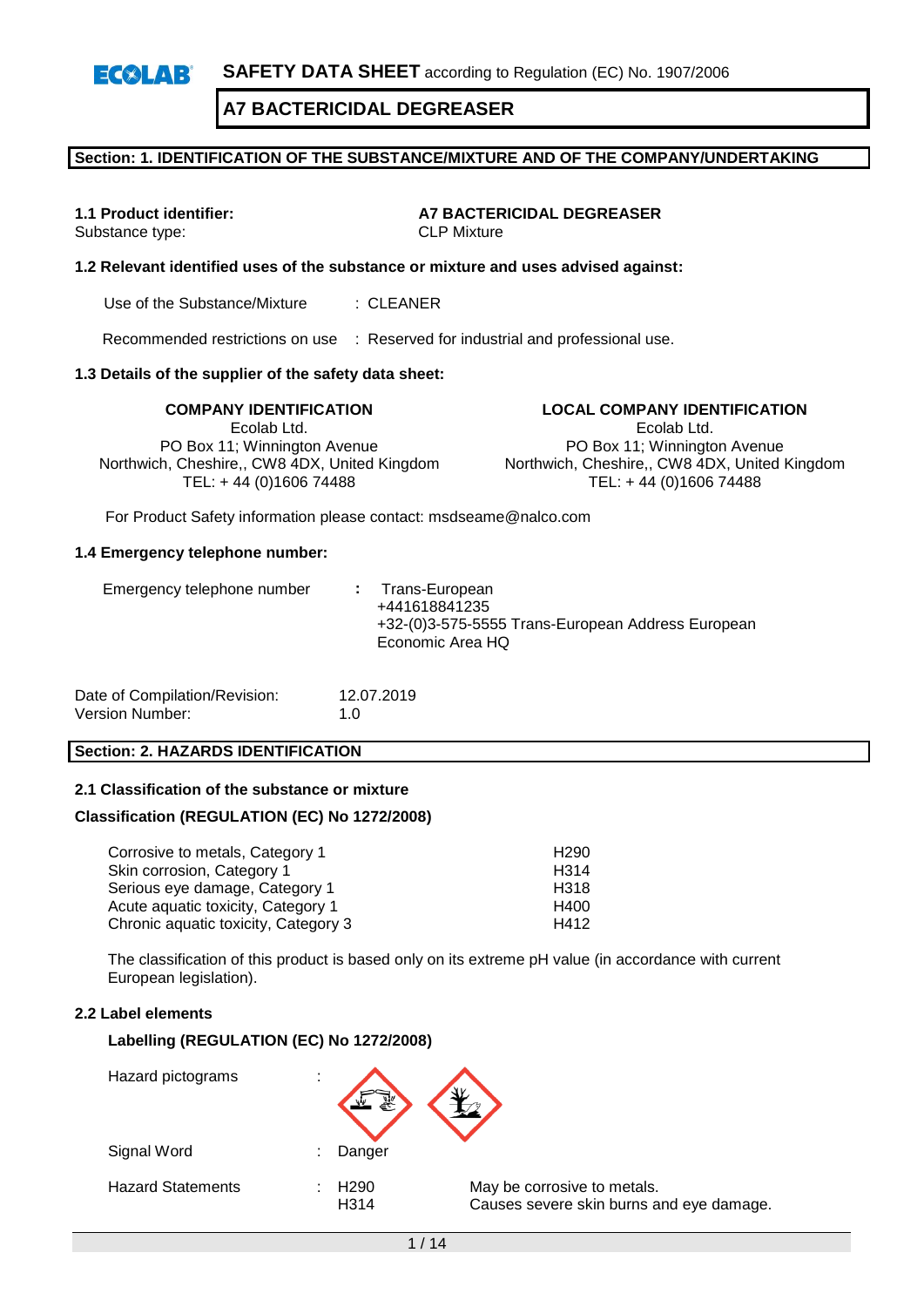|                                 | H400<br>H412     | Very toxic to aquatic life.<br>Harmful to aquatic life with long lasting<br>effects.                                                                         |
|---------------------------------|------------------|--------------------------------------------------------------------------------------------------------------------------------------------------------------|
| <b>Precautionary Statements</b> | : Prevention:    |                                                                                                                                                              |
|                                 | P273             | Avoid release to the environment.                                                                                                                            |
|                                 | P <sub>280</sub> | Wear protective gloves/ eye protection/ face<br>protection.                                                                                                  |
|                                 | Response:        |                                                                                                                                                              |
|                                 |                  | P303 + P361 + P353 IF ON SKIN (or hair): Take off<br>immediately all contaminated clothing.<br>Rinse skin with water or shower.                              |
|                                 |                  | P305 + P351 + P338 IF IN EYES: Rinse cautiously with<br>water for several minutes. Remove contact<br>lenses, if present and easy to do. Continue<br>rinsing. |
|                                 | P310             | Immediately call a POISON<br>CENTER/doctor.                                                                                                                  |

Hazardous components which must be listed on the label: Didecyl-Dimethyl-Ammonium chloride Potassium Hydroxide

# **2.3 Other hazards**

None known.

# **Section: 3. COMPOSITION/INFORMATION ON INGREDIENTS**

#### **3.2 Mixtures**

#### **Hazardous components**

| <b>Chemical Name</b>                         | CAS-No.<br>EC-No.<br>REACH No.             | Classification<br>(REGULATION (EC) No 1272/2008)                                                                                                                                                   | Concentration:<br>[%] |
|----------------------------------------------|--------------------------------------------|----------------------------------------------------------------------------------------------------------------------------------------------------------------------------------------------------|-----------------------|
| Amines, C12-14 alkyldimethyl,<br>N-oxides    | 308062-28-4<br>01-2119490061-47-<br>0000   | Acute toxicity Category 4; H302<br>Skin irritation Category 2; H315<br>Serious eye damage Category 1; H318<br>Acute aquatic toxicity Category 1; H400<br>Chronic aquatic toxicity Category 2; H411 | $5 - 10$              |
| Didecyl-Dimethyl-Ammonium<br>chloride        | 7173-51-5<br>230-525-2<br>01-2119945987-15 | Acute toxicity Category 4; H302<br>Skin corrosion Category 1B; H314<br>Chronic aquatic toxicity Category 2; H411<br>Acute aquatic toxicity Category 1; H400                                        | $1 - 2.5$             |
| Potassium Hydroxide                          | 1310-58-3<br>215-181-3<br>01-2119487136-33 | Acute toxicity Category 4; H302<br>Skin corrosion Category 1A; H314<br>Corrosive to metals Category 1; H290                                                                                        | $1 - 2$               |
| Substances with a workplace exposure limit : |                                            |                                                                                                                                                                                                    |                       |
| Isopropanol                                  | 67-63-0<br>200-661-7<br>01-2119457558-25   | Flammable liquids Category 2; H225<br>Eye irritation Category 2; H319<br>Specific target organ toxicity - single<br>exposure Category 3; H336                                                      | $0.25 - 0.5$          |

For the full text of the H-Statements mentioned in this Section, see Section 16.

| <b>Section: 4. FIRST AID MEASURES</b> |  |  |
|---------------------------------------|--|--|
|                                       |  |  |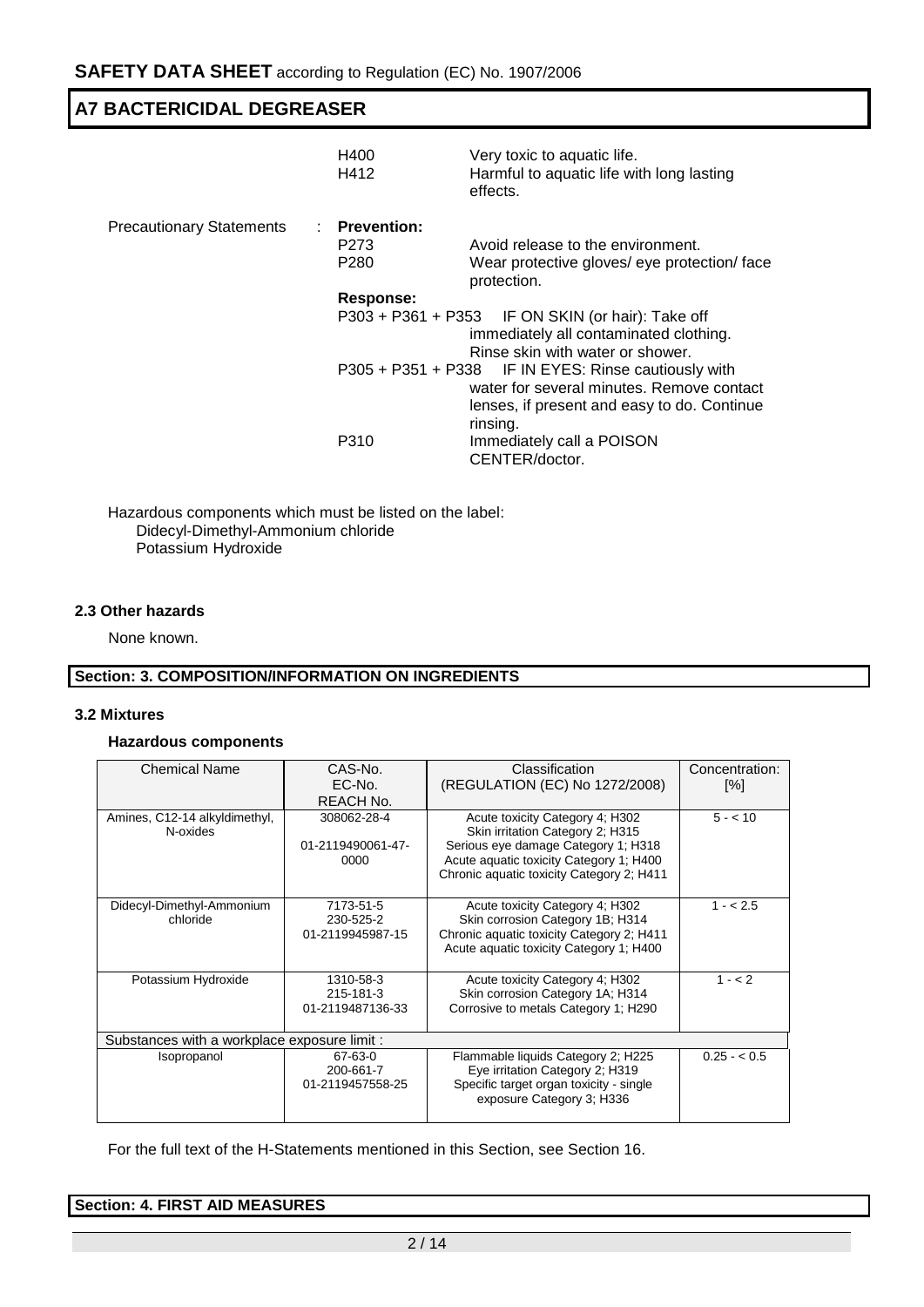# **4.1 Description of first aid measures**

| If inhaled                 | $:$ Remove to fresh air.<br>Treat symptomatically.<br>Get medical attention if symptoms occur.                                                                                                                        |
|----------------------------|-----------------------------------------------------------------------------------------------------------------------------------------------------------------------------------------------------------------------|
| In case of skin contact    | : Wash off immediately with plenty of water for at least 15<br>minutes.<br>Use a mild soap if available.<br>Wash clothing before reuse.<br>Thoroughly clean shoes before reuse.<br>Get medical attention immediately. |
| In case of eye contact     | : Rinse immediately with plenty of water, also under the eyelids,<br>for at least 15 minutes.<br>Remove contact lenses, if present and easy to do. Continue<br>rinsing.<br>Get medical attention immediately.         |
| If swallowed               | : Rinse mouth with water.<br>Do NOT induce vomiting.<br>Never give anything by mouth to an unconscious person.<br>If conscious, give 2 glasses of water.<br>Get medical attention immediately.                        |
| Protection of first-aiders | : In event of emergency assess the danger before taking action.<br>Do not put yourself at risk of injury. If in doubt, contact<br>emergency responders. Use personal protective equipment as<br>required.             |

#### **4.2 Most important symptoms and effects, both acute and delayed**

**See Section 11 for more detailed information on health effects and symptoms.**

#### **4.3 Indication of immediate medical attention and special treatment needed**

| Treatment |  | Treat symptomatically. |
|-----------|--|------------------------|
|-----------|--|------------------------|

# **Section: 5. FIREFIGHTING MEASURES**

# **5.1 Extinguishing media**

| Suitable extinguishing media                              | : Use extinguishing measures that are appropriate to local<br>circumstances and the surrounding environment.                                                                         |  |  |
|-----------------------------------------------------------|--------------------------------------------------------------------------------------------------------------------------------------------------------------------------------------|--|--|
| 5.2 Special hazards arising from the substance or mixture |                                                                                                                                                                                      |  |  |
| Specific hazards during<br>firefighting                   | : Not flammable or combustible.                                                                                                                                                      |  |  |
| Hazardous combustion<br>products                          | : Depending on combustion properties, decomposition products<br>may include following materials:<br>Carbon oxides<br>nitrogen oxides (NOx)<br>Sulphur oxides<br>Oxides of phosphorus |  |  |
| 5.3 Advice for firefighters                               |                                                                                                                                                                                      |  |  |

Special protective equipment : Use personal protective equipment.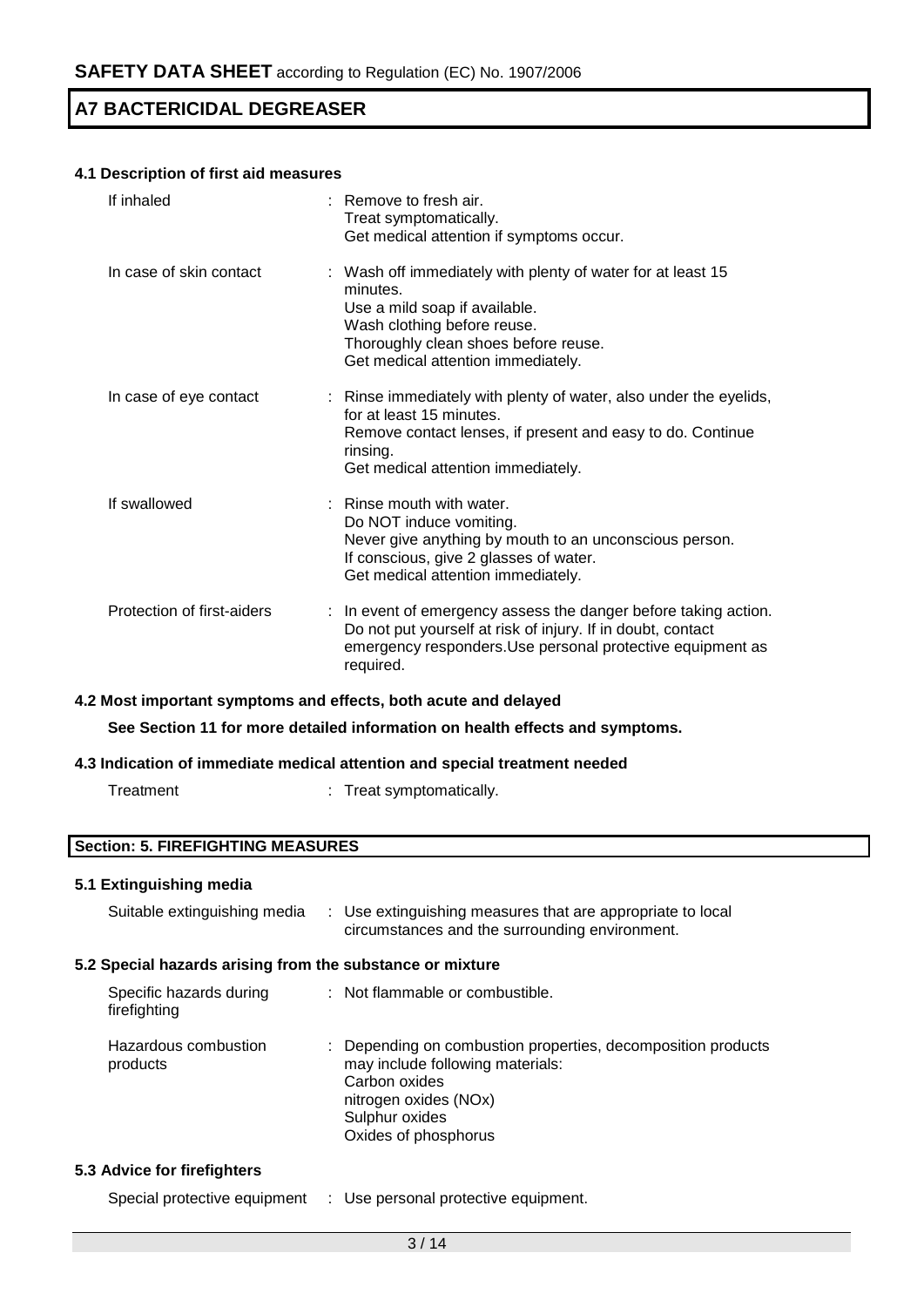#### for firefighters

| Further information | : Collect contaminated fire extinguishing water separately. This |
|---------------------|------------------------------------------------------------------|
|                     | must not be discharged into drains. Fire residues and            |
|                     | contaminated fire extinguishing water must be disposed of in     |
|                     | accordance with local regulations. In the event of fire and/or   |
|                     | explosion do not breathe fumes.                                  |

# **Section: 6. ACCIDENTAL RELEASE MEASURES**

### **6.1 Personal precautions, protective equipment and emergency procedures**

| Advice for non-emergency<br>personnel | : Ensure adequate ventilation.<br>Keep people away from and upwind of spill/leak.<br>Avoid inhalation, ingestion and contact with skin and eyes.<br>When workers are facing concentrations above the exposure<br>limit they must use appropriate certified respirators.<br>Ensure clean-up is conducted by trained personnel only.<br>Refer to protective measures listed in sections 7 and 8. |
|---------------------------------------|------------------------------------------------------------------------------------------------------------------------------------------------------------------------------------------------------------------------------------------------------------------------------------------------------------------------------------------------------------------------------------------------|
| Advice for emergency<br>responders    | : If specialised clothing is required to deal with the spillage, take<br>note of any information in Section 8 on suitable and unsuitable<br>materials.                                                                                                                                                                                                                                         |
| <b>6.2 Environmental precautions</b>  |                                                                                                                                                                                                                                                                                                                                                                                                |

# Environmental precautions : Do not allow contact with soil, surface or ground water.

#### **6.3 Methods and materials for containment and cleaning up**

#### **6.4 Reference to other sections**

See Section 1 for emergency contact information. For personal protection see section 8. See Section 13 for additional waste treatment information.

### **Section: 7. HANDLING AND STORAGE**

#### **7.1 Precautions for safe handling**

| Advice on safe handling | : Do not ingest. Do not breathe spray, vapour. Do not get in<br>eyes, on skin, or on clothing. Wash hands thoroughly after<br>handling. Use only with adequate ventilation.                                                                                                                                                          |
|-------------------------|--------------------------------------------------------------------------------------------------------------------------------------------------------------------------------------------------------------------------------------------------------------------------------------------------------------------------------------|
| Hygiene measures        | : Handle in accordance with good industrial hygiene and safety<br>practice. Remove and wash contaminated clothing before re-<br>use. Wash face, hands and any exposed skin thoroughly after<br>handling. Provide suitable facilities for quick drenching or<br>flushing of the eyes and body in case of contact or splash<br>hazard. |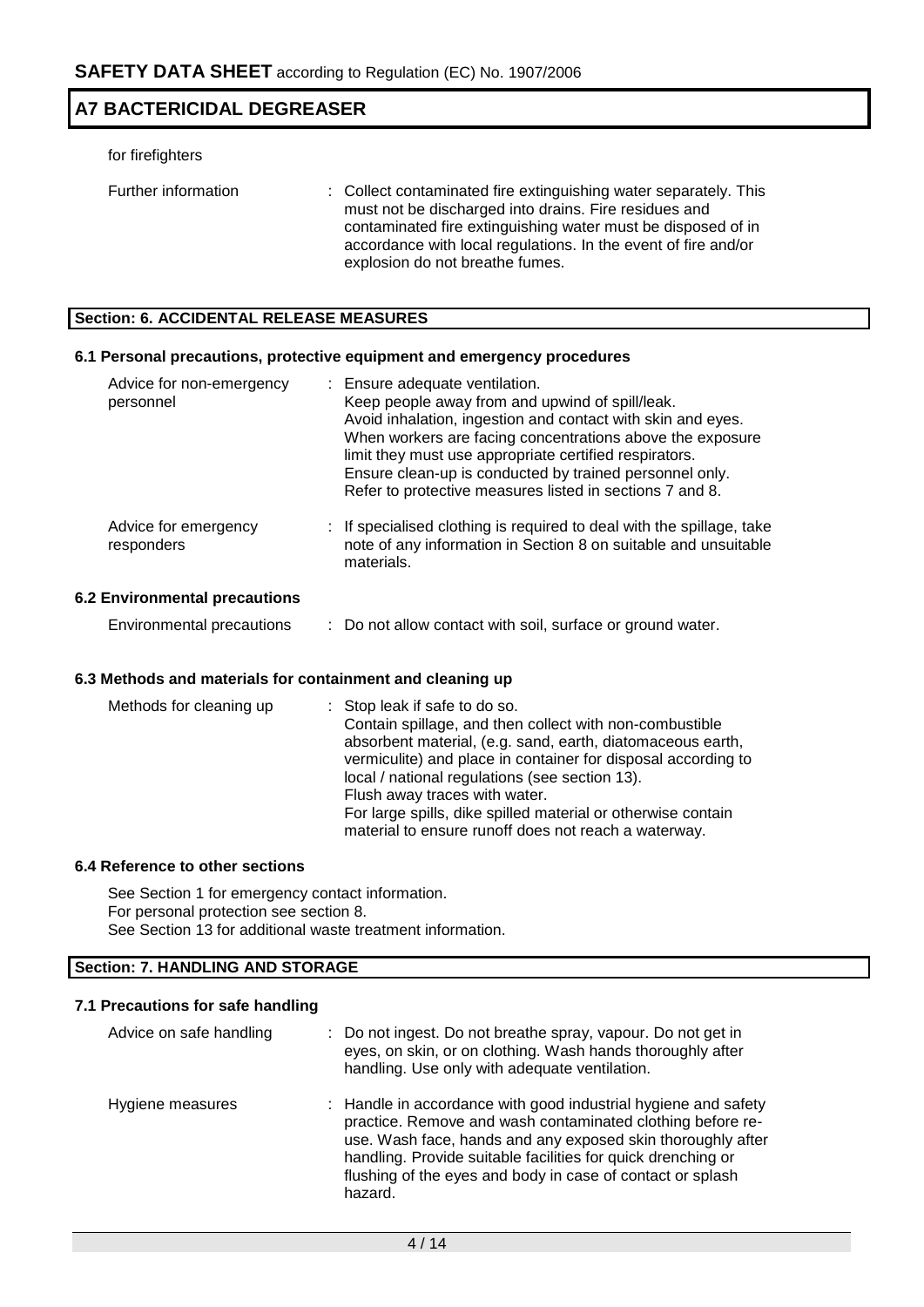# **7.2 Conditions for safe storage, including any incompatibilities**

|                              | Requirements for storage<br>areas and containers | : Do not store near acids. Keep out of reach of children. Keep<br>container tightly closed. Store in suitable labelled containers. |
|------------------------------|--------------------------------------------------|------------------------------------------------------------------------------------------------------------------------------------|
|                              |                                                  | Keep only in original packaging. Absorb spillage to prevent<br>material damage.                                                    |
|                              | Suitable material                                | : Keep in properly labelled containers., Plastic material                                                                          |
|                              | Unsuitable material                              | Aluminium, Mild steel                                                                                                              |
| <b>7.3 Specific end uses</b> |                                                  |                                                                                                                                    |
|                              | Specific use(s)                                  | CLEANER                                                                                                                            |

# **Section: 8. EXPOSURE CONTROLS/PERSONAL PROTECTION**

# **8.1 Control parameters**

# **Occupational Exposure Limits**

| Components          | CAS-No.   |                                                                                                                                 | Value type (Form<br>of exposure)                  | Control parameters                                                         | <b>Basis</b> |  |
|---------------------|-----------|---------------------------------------------------------------------------------------------------------------------------------|---------------------------------------------------|----------------------------------------------------------------------------|--------------|--|
| Potassium Hydroxide | 1310-58-3 |                                                                                                                                 | OELV - 15 min<br>(STEL)                           | $2 \text{ mg/m}$ 3                                                         | IR OEL       |  |
| Isopropanol         | 67-63-0   |                                                                                                                                 | OELV - 8 hrs<br>(TWA)                             | 200 ppm                                                                    | IR OEL       |  |
| Further information | Sk        | Substances which have the capacity to penetrate intact skin when they come<br>in contact with it, and be absorbed into the body |                                                   |                                                                            |              |  |
|                     |           |                                                                                                                                 | OELV - 15 min<br>(STEL)                           | $400$ ppm                                                                  | IR OEL       |  |
| Further information | Sk        |                                                                                                                                 | in contact with it, and be absorbed into the body | Substances which have the capacity to penetrate intact skin when they come |              |  |

# DNEL

| Potassium Hydroxide | End Use: Workers<br>Exposure routes: Inhalation<br>Value: 1 mg/m3<br>End Use: Consumers<br>Exposure routes: Inhalation<br>Value: 1 mg/m3 |
|---------------------|------------------------------------------------------------------------------------------------------------------------------------------|
| Isopropanol         | End Use: Workers<br>Exposure routes: Dermal<br>Potential health effects: Long-term systemic effects<br>Value: 888 mg/cm2                 |
|                     | End Use: Workers<br>Exposure routes: Inhalation<br>Potential health effects: Long-term systemic effects<br>Value: 500 mg/m3              |
|                     | <b>End Use: Consumers</b><br>Exposure routes: Dermal<br>Potential health effects: Long-term systemic effects<br>Value: 319 mg/cm2        |
|                     | End Use: Consumers<br>Exposure routes: Inhalation                                                                                        |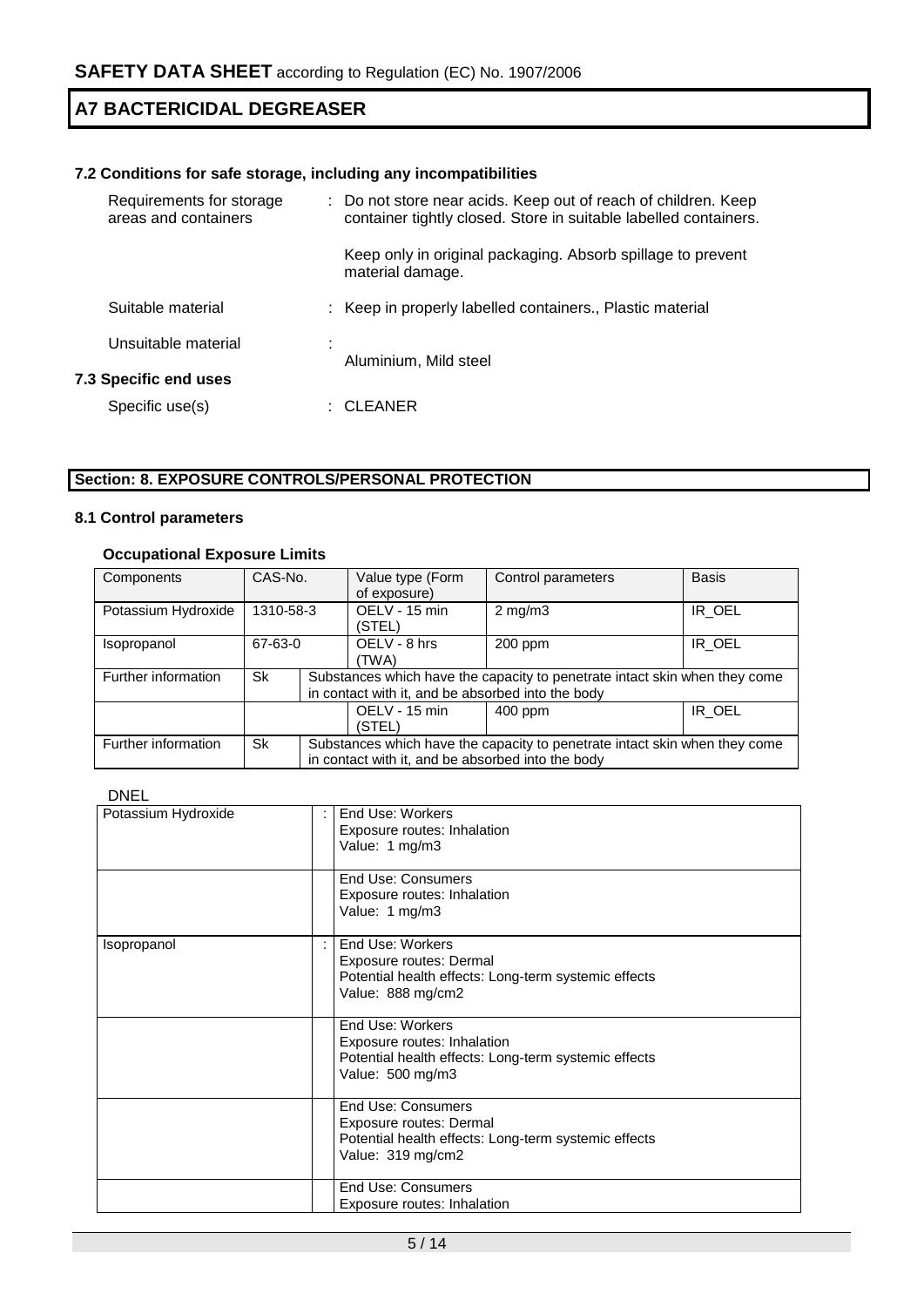| Potential health effects: Long-term systemic effects<br>Value: 89 mg/m3                                                   |
|---------------------------------------------------------------------------------------------------------------------------|
| End Use: Consumers<br>Exposure routes: Ingestion<br>Potential health effects: Long-term systemic effects<br>Value: 26 ppm |

# PNEC

| .           |    |                                               |
|-------------|----|-----------------------------------------------|
| Isopropanol | ÷. | Fresh water<br>Value: 140.9 mg/l              |
|             |    | Marine water<br>Value: 140.9 mg/l             |
|             |    | Intermittent use/release<br>Value: 140.9 mg/l |
|             |    | Fresh water<br>Value: 552 mg/kg               |
|             |    | Marine sediment<br>Value: 552 mg/kg           |
|             |    | Soil<br>Value: 28 mg/kg                       |
|             |    | Sewage treatment plant<br>Value: 2251 mg/l    |
|             |    | Oral<br>Value: 160 mg/kg                      |

# **8.2 Exposure controls**

# **Appropriate engineering controls**

Effective exhaust ventilation system. Maintain air concentrations below occupational exposure standards.

# **Individual protection measures**

| Hygiene measures                | : Handle in accordance with good industrial hygiene and safety<br>practice. Remove and wash contaminated clothing before re-<br>use. Wash face, hands and any exposed skin thoroughly after<br>handling. Provide suitable facilities for quick drenching or<br>flushing of the eyes and body in case of contact or splash<br>hazard.                                                                    |
|---------------------------------|---------------------------------------------------------------------------------------------------------------------------------------------------------------------------------------------------------------------------------------------------------------------------------------------------------------------------------------------------------------------------------------------------------|
| Eye/face protection (EN<br>166) | : Safety goggles<br>Face-shield                                                                                                                                                                                                                                                                                                                                                                         |
| Hand protection (EN 374)        | : Recommended preventive skin protection<br>Gloves<br>Nitrile rubber<br>butyl-rubber<br>Breakthrough time: $1 - 4$ hours<br>Minimum thickness for butyl-rubber 0.7 mm for nitrile rubber<br>0.4 mm or equivalent (please refer to the gloves<br>manufacturer/distributor for advise).<br>Gloves should be discarded and replaced if there is any<br>indication of degradation or chemical breakthrough. |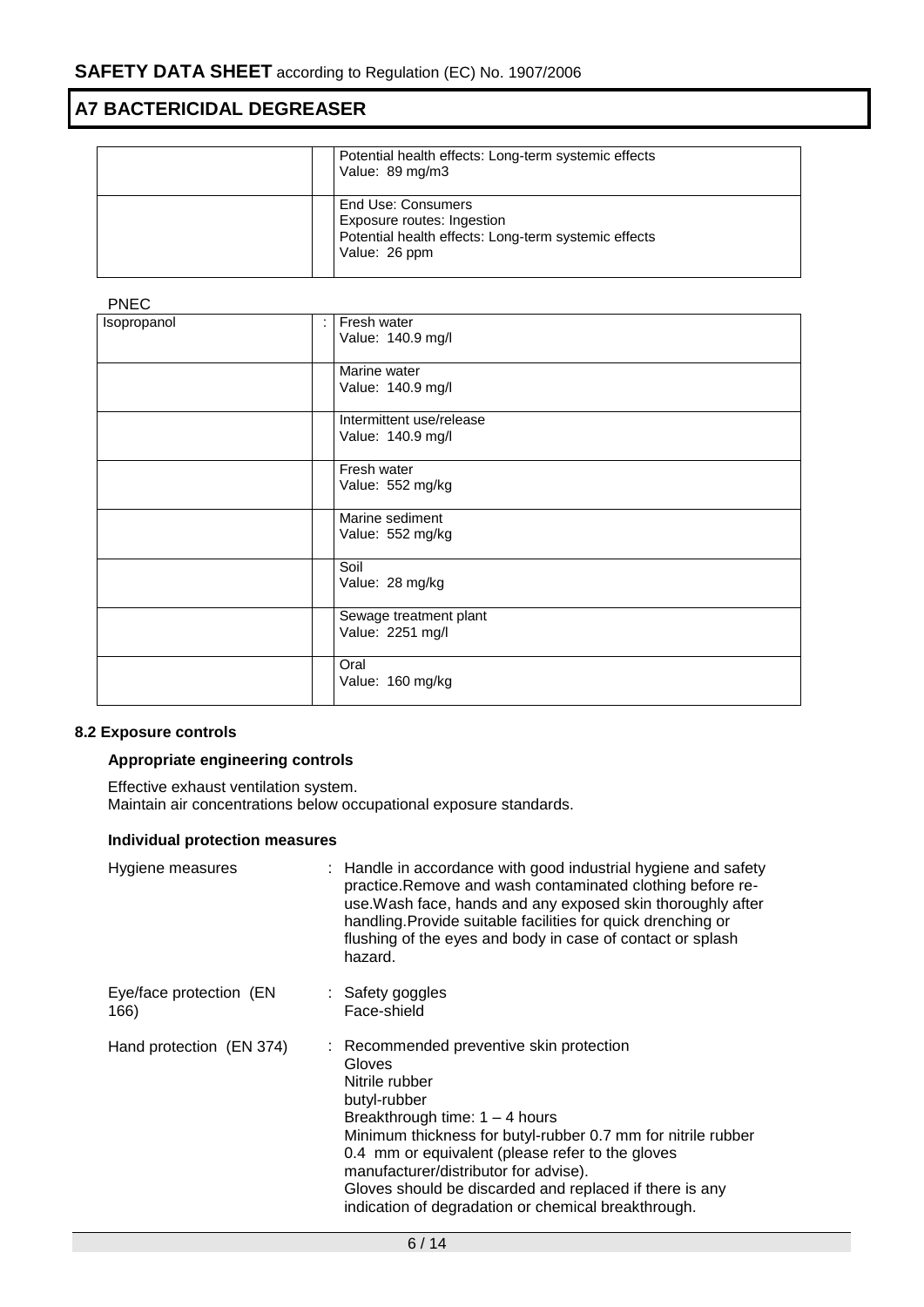| Skin and body protection<br>(EN 14605)    | : Personal protective equipment comprising: suitable protective<br>gloves, safety goggles and protective clothing including<br>appropriate safety shoes                                                                                                                                                                                           |  |  |  |
|-------------------------------------------|---------------------------------------------------------------------------------------------------------------------------------------------------------------------------------------------------------------------------------------------------------------------------------------------------------------------------------------------------|--|--|--|
| Respiratory protection (EN<br>143, 14387) | : When respiratory risks cannot be avoided or sufficiently<br>limited by technical means of collective protection or by<br>measures, methods or procedures of work organization,<br>consider the use of certified respiratory protection equipment<br>meeting EU requirements (89/656/EEC, (EU) 2016/425), or<br>equivalent, with filter type:A-P |  |  |  |
| <b>Environmental exposure controls</b>    |                                                                                                                                                                                                                                                                                                                                                   |  |  |  |
|                                           |                                                                                                                                                                                                                                                                                                                                                   |  |  |  |

#### General advice : Consider the provision of containment around storage vessels.

# **Section: 9. PHYSICAL AND CHEMICAL PROPERTIES**

# **9.1 Information on basic physical and chemical properties**

| Appearance                                 | liquid                                      |
|--------------------------------------------|---------------------------------------------|
| Colour                                     | clear, yellow                               |
| Odour                                      | characteristic                              |
| Flash point                                | no data available                           |
| рH                                         | 13, 100 %<br>(20 °C)                        |
| Odour Threshold                            | no data available                           |
| Melting point/freezing point               | no data available                           |
| Initial boiling point and boiling<br>range | no data available                           |
| Evaporation rate                           | no data available                           |
| Flammability (solid, gas)                  | no data available                           |
| Upper explosion limit                      | no data available                           |
| Lower explosion limit                      | no data available                           |
| Vapour pressure                            | no data available                           |
| Relative vapour density                    | : no data available                         |
| Relative density                           | $1.01 - 1.03$                               |
| Solubility(ies)                            |                                             |
| Water solubility                           | soluble in cold water, soluble in hot water |
| Solubility in other solvents               | no data available                           |
| Partition coefficient: n-<br>octanol/water | no data available                           |
| Auto-ignition temperature                  | : no data available                         |
| Thermal decomposition                      | no data available                           |
| Viscosity, dynamic                         | no data available                           |
|                                            |                                             |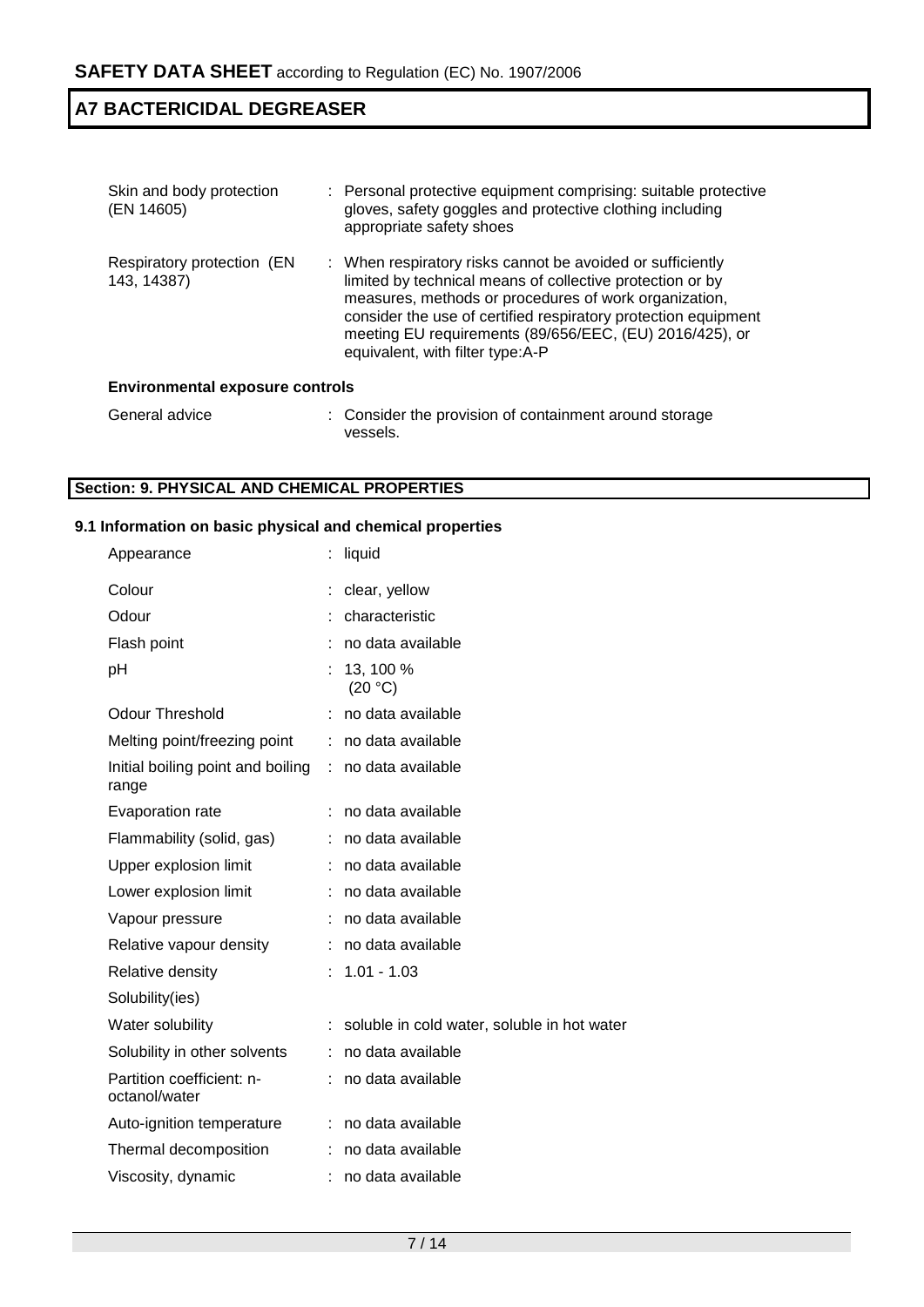| Viscosity, kinematic        | : no data available |
|-----------------------------|---------------------|
| <b>Explosive properties</b> | : no data available |
| Oxidizing properties        | : no data available |

#### **9.2 Other information**

no data available

# **Section: 10. STABILITY AND REACTIVITY**

#### **10.1 Reactivity**

No dangerous reaction known under conditions of normal use.

#### **10.2 Chemical stability**

Stable under normal conditions.

### **10.3 Possibility of hazardous reactions**

| Hazardous reactions |  | : No dangerous reaction known under conditions of normal use. |  |
|---------------------|--|---------------------------------------------------------------|--|
|---------------------|--|---------------------------------------------------------------|--|

# **10.4 Conditions to avoid**

| Conditions to avoid<br>None known. |
|------------------------------------|
|                                    |

#### **10.5 Incompatible materials**

Materials to avoid : Strong acids

Aluminum Mild steel

### **10.6 Hazardous decomposition products**

Hazardous decomposition products : Depending on combustion properties, decomposition products may include following materials: Carbon oxides nitrogen oxides (NOx) Sulphur oxides Oxides of phosphorus

### **Section: 11. TOXICOLOGICAL INFORMATION**

# **11.1 Information on toxicological effects**

| Information on likely routes of<br>exposure | : Inhalation, Eye contact, Skin contact        |
|---------------------------------------------|------------------------------------------------|
| <b>Toxicity</b>                             |                                                |
| <b>Product</b>                              |                                                |
| Acute oral toxicity                         | : Acute toxicity estimate : $> 2,000$ mg/kg    |
| Acute inhalation toxicity                   | : There is no data available for this product. |
| Acute dermal toxicity                       | : There is no data available for this product. |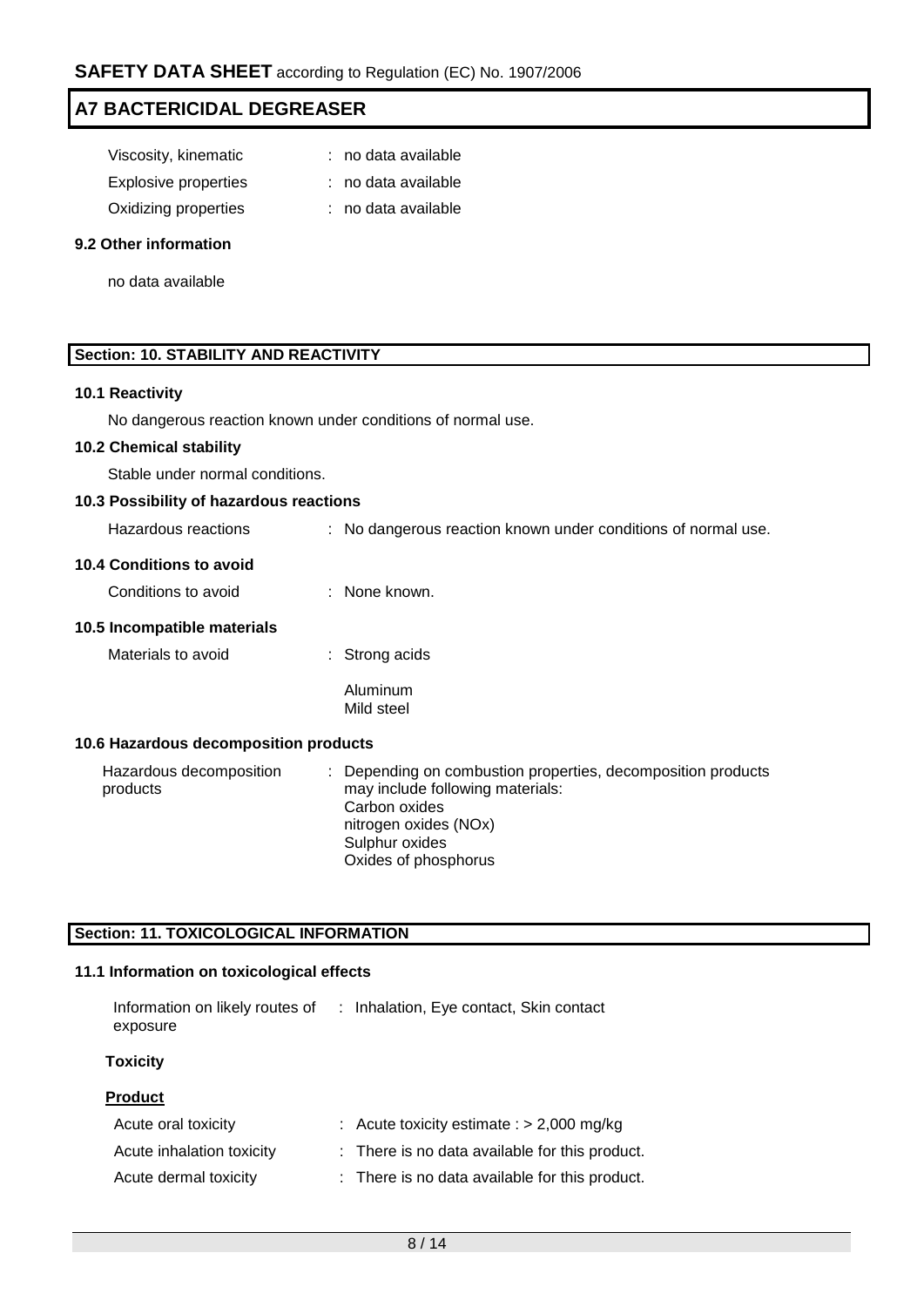| Skin corrosion/irritation            |    | There is no data available for this product.                                            |
|--------------------------------------|----|-----------------------------------------------------------------------------------------|
| Serious eye damage/eye<br>irritation | ÷. | There is no data available for this product.                                            |
| Respiratory or skin<br>sensitization | ÷. | There is no data available for this product.                                            |
| Carcinogenicity                      | ÷. | There is no data available for this product.                                            |
| Reproductive effects                 |    | There is no data available for this product.                                            |
| Germ cell mutagenicity               |    | There is no data available for this product.                                            |
| Teratogenicity                       |    | There is no data available for this product.                                            |
| STOT - single exposure               | ÷  | There is no data available for this product.                                            |
| STOT - repeated exposure             |    | There is no data available for this product.                                            |
| Aspiration toxicity                  |    | There is no data available for this product.                                            |
| <b>Components</b>                    |    |                                                                                         |
| Acute oral toxicity                  |    | Amines, C12-14 alkyldimethyl, N-oxides<br>LD50 rat: 1,064 mg/kg                         |
|                                      |    | Didecyl-Dimethyl-Ammonium chloride<br>LD50 rat: 329 mg/kg                               |
|                                      |    | Potassium Hydroxide<br>LD50 rat: 333 mg/kg                                              |
|                                      |    | Isopropanol<br>LD50 rat: 5,840 mg/kg                                                    |
| <b>Components</b>                    |    |                                                                                         |
| Acute inhalation toxicity            |    | : Isopropanol<br>LC50 rat: $>$ 30 mg/l<br>Exposure time: 4 h<br>Test atmosphere: vapour |
| <b>Components</b>                    |    |                                                                                         |
| Acute dermal toxicity                |    | : Didecyl-Dimethyl-Ammonium chloride<br>LD50 rabbit: 2,930 mg/kg                        |
|                                      |    | Isopropanol<br>LD50 rabbit: 12,870 mg/kg                                                |
| <b>Potential Health Effects</b>      |    |                                                                                         |
| Eyes                                 |    | Causes serious eye damage.                                                              |
| Skin                                 |    | Causes severe skin burns.                                                               |
| Ingestion                            |    | Causes digestive tract burns.                                                           |
| Inhalation                           |    | May cause nose, throat, and lung irritation.                                            |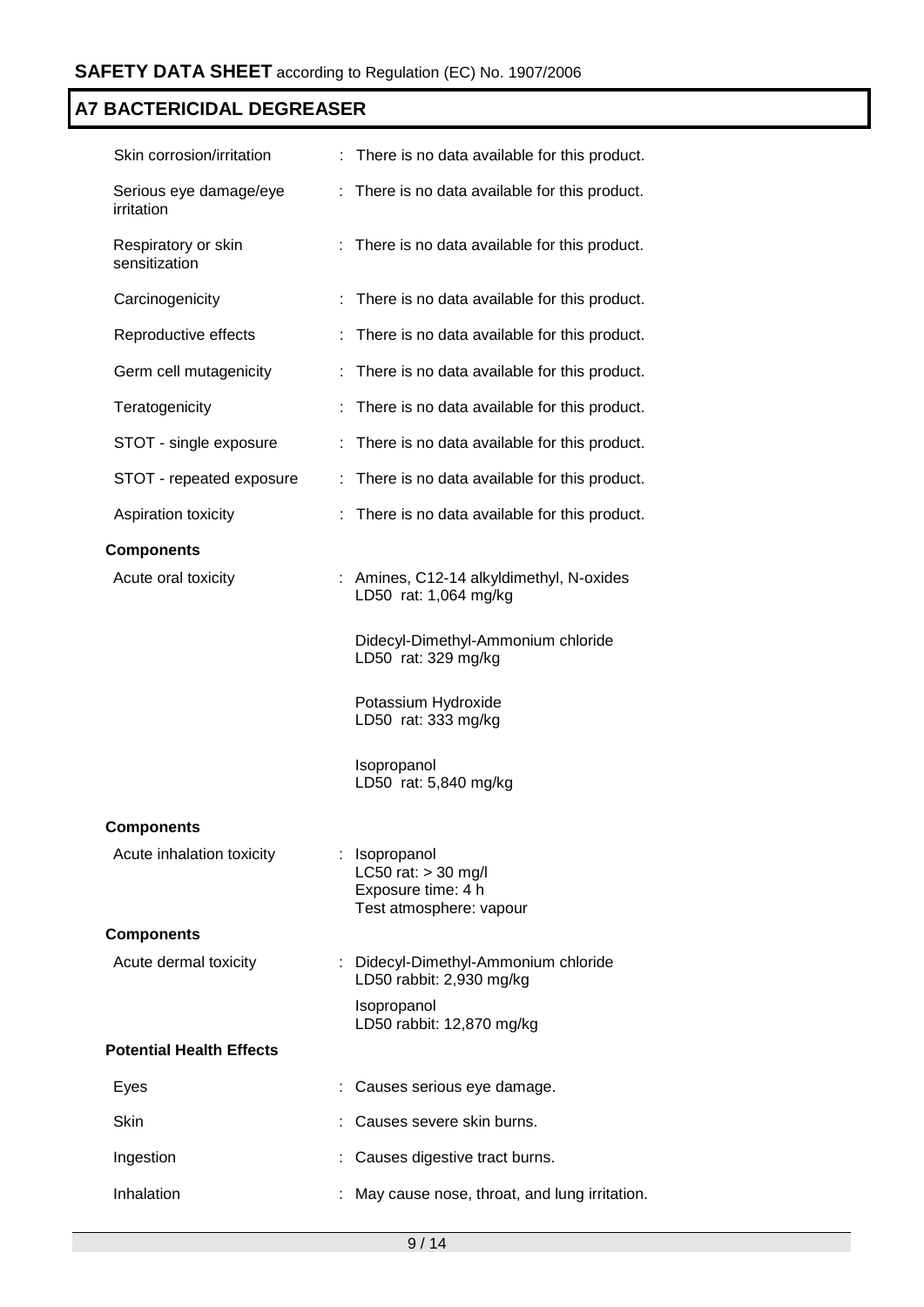| Chronic Exposure                      | : Health injuries are not known or expected under normal<br>use. |  |
|---------------------------------------|------------------------------------------------------------------|--|
| <b>Experience with human exposure</b> |                                                                  |  |
| Eye contact                           | : Redness, Pain, Corrosion                                       |  |
| Skin contact                          | Redness, Pain, Corrosion                                         |  |
| Ingestion                             | : Corrosion, Abdominal pain                                      |  |
| Inhalation                            | : Respiratory irritation, Cough                                  |  |
| <b>Further information</b>            | : no data available                                              |  |

# **Section: 12. ECOLOGICAL INFORMATION**

### **12.1 Ecotoxicity**

| <b>Product</b>                                         |                                                                                       |
|--------------------------------------------------------|---------------------------------------------------------------------------------------|
| <b>Environmental Effects</b>                           | : Very toxic to aquatic life. Harmful to aquatic life with long<br>lasting effects.   |
| Toxicity to fish                                       | : no data available                                                                   |
| Toxicity to daphnia and other<br>aquatic invertebrates | : no data available                                                                   |
| Toxicity to algae                                      | : no data available                                                                   |
| <b>Components</b>                                      |                                                                                       |
| Toxicity to fish                                       | : Amines, C12-14 alkyldimethyl, N-oxides<br>LC50: 2.67 mg/l                           |
|                                                        | Didecyl-Dimethyl-Ammonium chloride<br>96 h LC50 Fish: 1 mg/l                          |
|                                                        | Isopropanol<br>96 h LC50 Pimephales promelas (fathead minnow):<br>9,640 mg/l          |
| <b>Components</b>                                      |                                                                                       |
| Toxicity to daphnia and other<br>aquatic invertebrates | : Amines, C12-14 alkyldimethyl, N-oxides<br>EC50 Daphnia magna (Water flea): 3.1 mg/l |
|                                                        | Isopropanol<br>LC50 Daphnia magna (Water flea): > 10,000 mg/l                         |
| <b>Components</b>                                      |                                                                                       |
| Toxicity to algae                                      | : Amines, C12-14 alkyldimethyl, N-oxides<br>LC50: 0.143 mg/l<br>NOEC: 0.067 mg/l      |
| <b>Components</b>                                      |                                                                                       |
| Toxicity to bacteria                                   | Isopropanol                                                                           |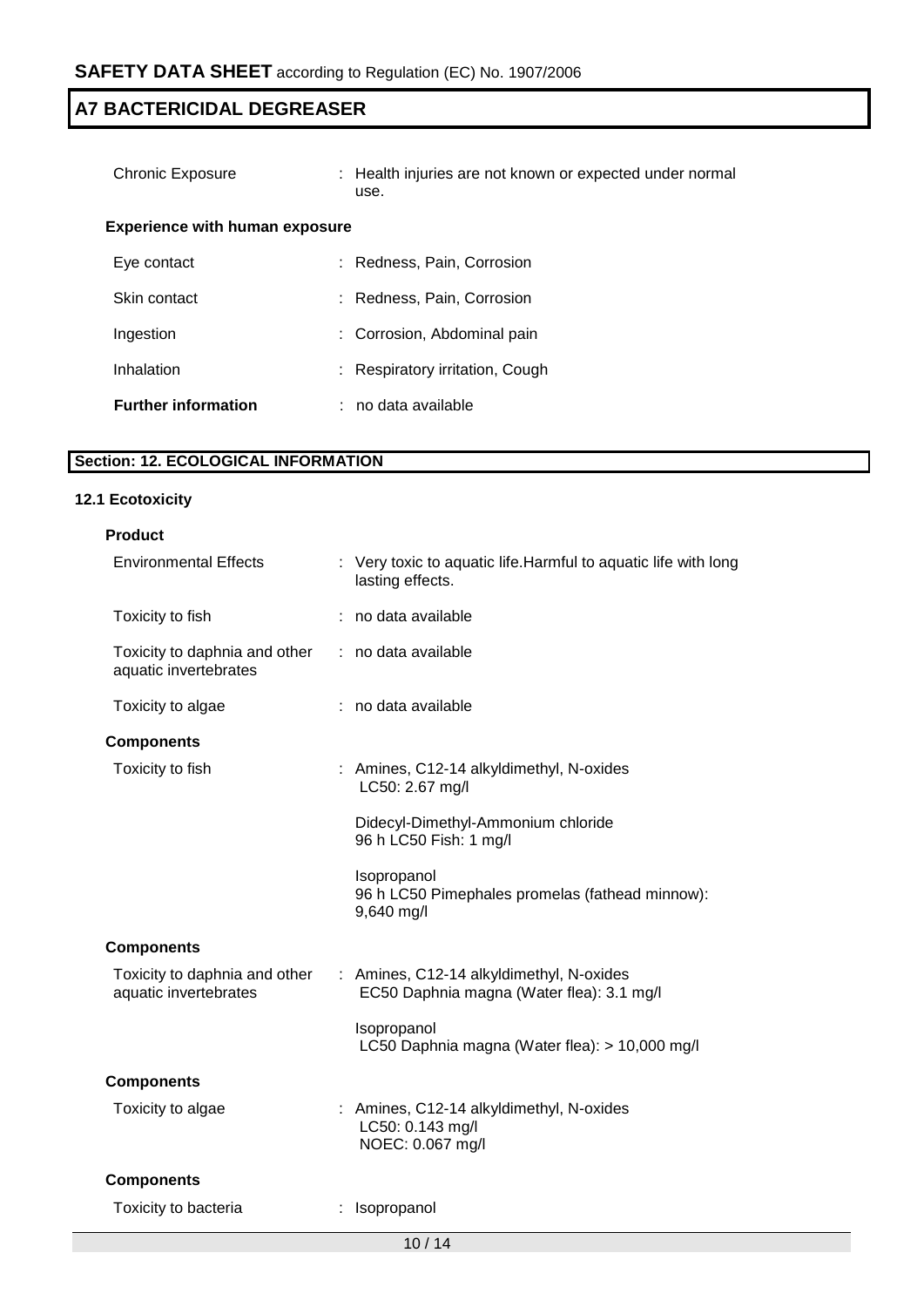1,050 mg/l

#### **12.2 Persistence and degradability**

| <b>Product</b>          |                                                                                   |
|-------------------------|-----------------------------------------------------------------------------------|
| no data available       |                                                                                   |
| <b>Components</b>       |                                                                                   |
| <b>Biodegradability</b> | : Amines, C12-14 alkyldimethyl, N-oxides<br>Result: Readily biodegradable.        |
|                         | Didecyl-Dimethyl-Ammonium chloride<br>Result: Eliminated from aquatic environment |
|                         | Potassium Hydroxide<br>Result: Not applicable - inorganic                         |
|                         | <b>Isopropanol</b><br>Result: Readily biodegradable.                              |
|                         |                                                                                   |

#### **12.3 Bioaccumulative potential**

no data available

#### **12.4 Mobility in soil**

no data available

#### **12.5 Results of PBT and vPvB assessment**

#### **Product**

Assessment : This substance/mixture contains no components considered to be either persistent, bioaccumulative and toxic (PBT), or very persistent and very bioaccumulative (vPvB) at levels of 0.1% or higher.

#### **12.6 Other adverse effects**

no data available

#### **Section: 13. DISPOSAL CONSIDERATIONS**

Dispose of in accordance with the European Directives on waste and hazardous waste.Waste codes should be assigned by the user, preferably in discussion with the waste disposal authorities.

# **13.1 Waste treatment methods**

Product : The product should not be allowed to enter drains, water courses or the soil. Where possible recycling is preferred to disposal or incineration. If recycling is not practicable, dispose of in compliance with local regulations. Dispose of wastes in an approved waste disposal facility.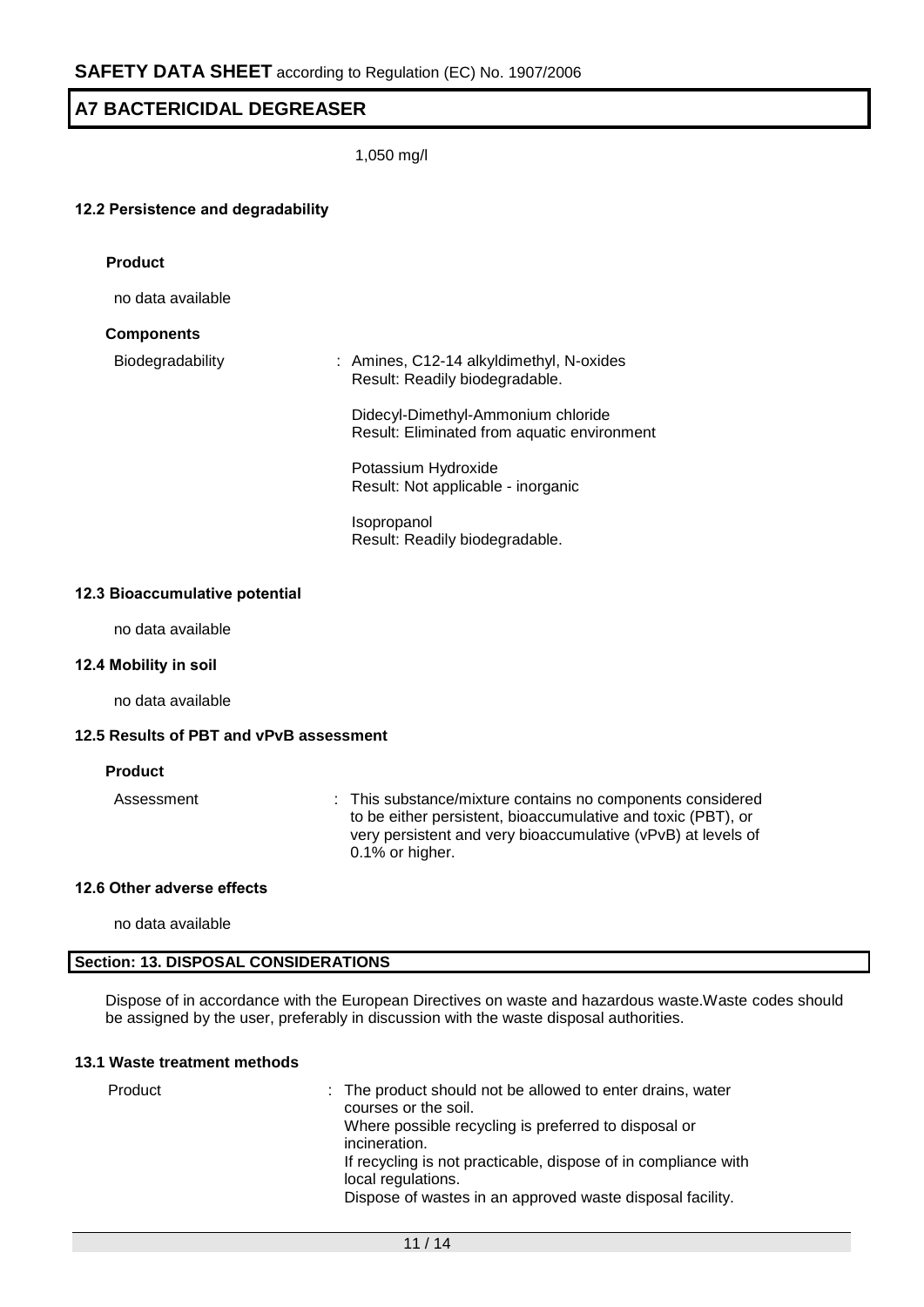| Contaminated packaging               | : Dispose of as unused product.<br>Empty containers should be taken to an approved waste<br>handling site for recycling or disposal.<br>Do not re-use empty containers.                                                                                                                                                                                                                                                                                                                                       |
|--------------------------------------|---------------------------------------------------------------------------------------------------------------------------------------------------------------------------------------------------------------------------------------------------------------------------------------------------------------------------------------------------------------------------------------------------------------------------------------------------------------------------------------------------------------|
| Guidance for Waste Code<br>selection | : Organic wastes containing dangerous substances. If this<br>product is used in any further processes, the final user must<br>redefine and assign the most appropriate European Waste<br>Catalogue Code. It is the responsibility of the waste generator<br>to determine the toxicity and physical properties of the<br>material generated to determine the proper waste<br>identification and disposal methods in compliance with<br>applicable European (EU Directive 2008/98/EC) and local<br>regulations. |

# **Section: 14. TRANSPORT INFORMATION**

The shipper/consignor/sender is responsible to ensure that the packaging, labeling, and markings are in compliance with the selected mode of transport.

| Land transport (ADR/ADN/RID)                  |                                                                                                                                                    |
|-----------------------------------------------|----------------------------------------------------------------------------------------------------------------------------------------------------|
| 14.1 UN number:                               | <b>UN 3266</b>                                                                                                                                     |
| 14.2 UN proper shipping name:                 | CORROSIVE LIQUID, BASIC, INORGANIC, N.O.S.<br>(Potassium Hydroxide, Didecyl-Dimethyl-Ammonium<br>chloride, Amines, C12-14 alkyldimethyl, N-oxides) |
| 14.3 Transport hazard class(es):              | 8                                                                                                                                                  |
| 14.4 Packing group:                           | III                                                                                                                                                |
| <b>14.5 Environmental hazards:</b>            | Yes                                                                                                                                                |
| 14.6 Special precautions for user:            | Not applicable.                                                                                                                                    |
| Air transport (IATA)                          |                                                                                                                                                    |
| 14.1 UN number:                               | <b>UN 3266</b>                                                                                                                                     |
| 14.2 UN proper shipping name:                 | CORROSIVE LIQUID, BASIC, INORGANIC, N.O.S.<br>(Potassium Hydroxide, Didecyl-Dimethyl-Ammonium<br>chloride, Amines, C12-14 alkyldimethyl, N-oxides) |
| 14.3 Transport hazard class(es):              | 8                                                                                                                                                  |
| 14.4 Packing group:                           | III                                                                                                                                                |
| <b>14.5 Environmental hazards:</b>            | Yes                                                                                                                                                |
| 14.6 Special precautions for user:            | Not applicable.                                                                                                                                    |
| Sea transport (IMDG/IMO)                      |                                                                                                                                                    |
| 14.1 UN number:                               | <b>UN 3266</b>                                                                                                                                     |
| 14.2 UN proper shipping name:                 | CORROSIVE LIQUID, BASIC, INORGANIC, N.O.S.<br>(Potassium Hydroxide, Didecyl-Dimethyl-Ammonium<br>chloride, Amines, C12-14 alkyldimethyl, N-oxides) |
| 14.3 Transport hazard class(es):              | 8                                                                                                                                                  |
| 14.4 Packing group:                           | Ш                                                                                                                                                  |
| <b>14.5 Environmental hazards:</b>            | Yes (Marine Pollutant)                                                                                                                             |
| 14.6 Special precautions for user:            | Not applicable.                                                                                                                                    |
| 14.7 Transport in bulk according to           | Not applicable.                                                                                                                                    |
| Annex II of MARPOL 73/78 and the IBC<br>Code: |                                                                                                                                                    |
|                                               |                                                                                                                                                    |

# **Section: 15. REGULATORY INFORMATION**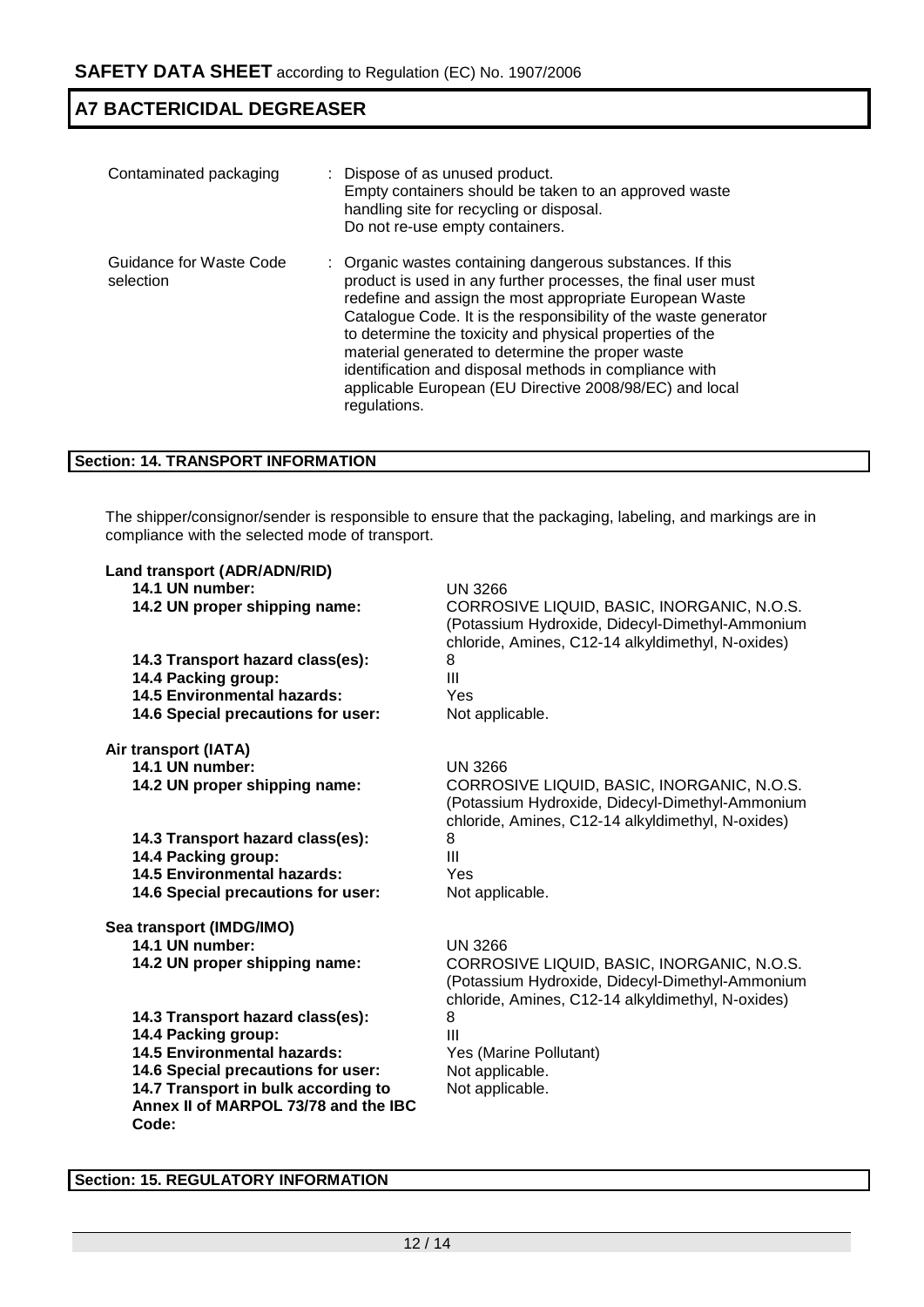# **15.1 Safety, health and environmental regulations/legislation specific for the substance or mixture:**

# **INTERNATIONAL CHEMICAL CONTROL LAWS**

#### **15.2 Chemical Safety Assessment:**

No Chemical Safety Assessment has been carried out on the product.

#### **Section: 16. OTHER INFORMATION**

#### **Procedure used to derive the classification according to REGULATION (EC) No 1272/2008**

| <b>Classification</b>            | <b>Justification</b>                |
|----------------------------------|-------------------------------------|
| Corrosive to metals 1, H290      | Based on product data or assessment |
| Skin corrosion 1, H314           | Based on product data or assessment |
| Serious eye damage 1, H318       | Based on product data or assessment |
| Acute aquatic toxicity 1, H400   | Calculation method                  |
| Chronic aquatic toxicity 3, H412 | Calculation method                  |

#### **Full text of H-Statements**

| H <sub>225</sub>  | Highly flammable liquid and vapour.              |
|-------------------|--------------------------------------------------|
| H <sub>290</sub>  | May be corrosive to metals.                      |
| H302              | Harmful if swallowed.                            |
| H <sub>3</sub> 14 | Causes severe skin burns and eye damage.         |
| H <sub>3</sub> 15 | Causes skin irritation.                          |
| H318              | Causes serious eye damage.                       |
| H319              | Causes serious eye irritation.                   |
| H336              | May cause drowsiness or dizziness.               |
| H400              | Very toxic to aquatic life.                      |
| H411              | Toxic to aquatic life with long lasting effects. |

#### **Full text of other abbreviations**

ADN – European Agreement concerning the International Carriage of Dangerous Goods by Inland Waterways; ADR – European Agreement concerning the International Carriage of Dangerous Goods by Road; AICS – Australian Inventory of Chemical Substances; ASTM – American Society for the Testing of Materials; bw – Body weight; CLP – Classification Labelling Packaging Regulation; Regulation (EC) No 1272/2008; CMR – Carcinogen, Mutagen or Reproductive Toxicant; DIN – Standard of the German Institute for Standardisation; DSL – Domestic Substances List (Canada); ECHA – European Chemicals Agency; EC-Number – European Community number; ECx – Concentration associated with x% response; ELx – Loading rate associated with x% response; EmS – Emergency Schedule; ENCS – Existing and New Chemical Substances (Japan); ErCx – Concentration associated with x% growth rate response; GHS – Globally Harmonized System; GLP – Good Laboratory Practice; IARC – International Agency for Research on Cancer; IATA – International Air Transport Association; IBC – International Code for the Construction and Equipment of Ships carrying Dangerous Chemicals in Bulk; IC50 – Half maximal inhibitory concentration; ICAO – International Civil Aviation Organization; IECSC – Inventory of Existing Chemical Substances in China; IMDG – International Maritime Dangerous Goods; IMO – International Maritime Organization; ISHL – Industrial Safety and Health Law (Japan); ISO – International Organisation for Standardization; KECI – Korea Existing Chemicals Inventory; LC50 – Lethal Concentration to 50 % of a test population; LD50 – Lethal Dose to 50% of a test population (Median Lethal Dose); MARPOL – International Convention for the Prevention of Pollution from Ships; n.o.s. – Not Otherwise Specified; NO(A)EC – No Observed (Adverse) Effect Concentration; NO(A)EL – No Observed (Adverse) Effect Level; NOELR – No Observable Effect Loading Rate; NZIoC – New Zealand Inventory of Chemicals; OECD – Organization for Economic Co-operation and Development; OPPTS – Office of Chemical Safety and Pollution Prevention; PBT – Persistent, Bioaccumulative and Toxic substance; PICCS – Philippines Inventory of Chemicals and Chemical Substances; (Q)SAR – (Quantitative) Structure Activity Relationship; REACH – Regulation (EC) No 1907/2006 of the European Parliament and of the Council concerning the Registration, Evaluation,